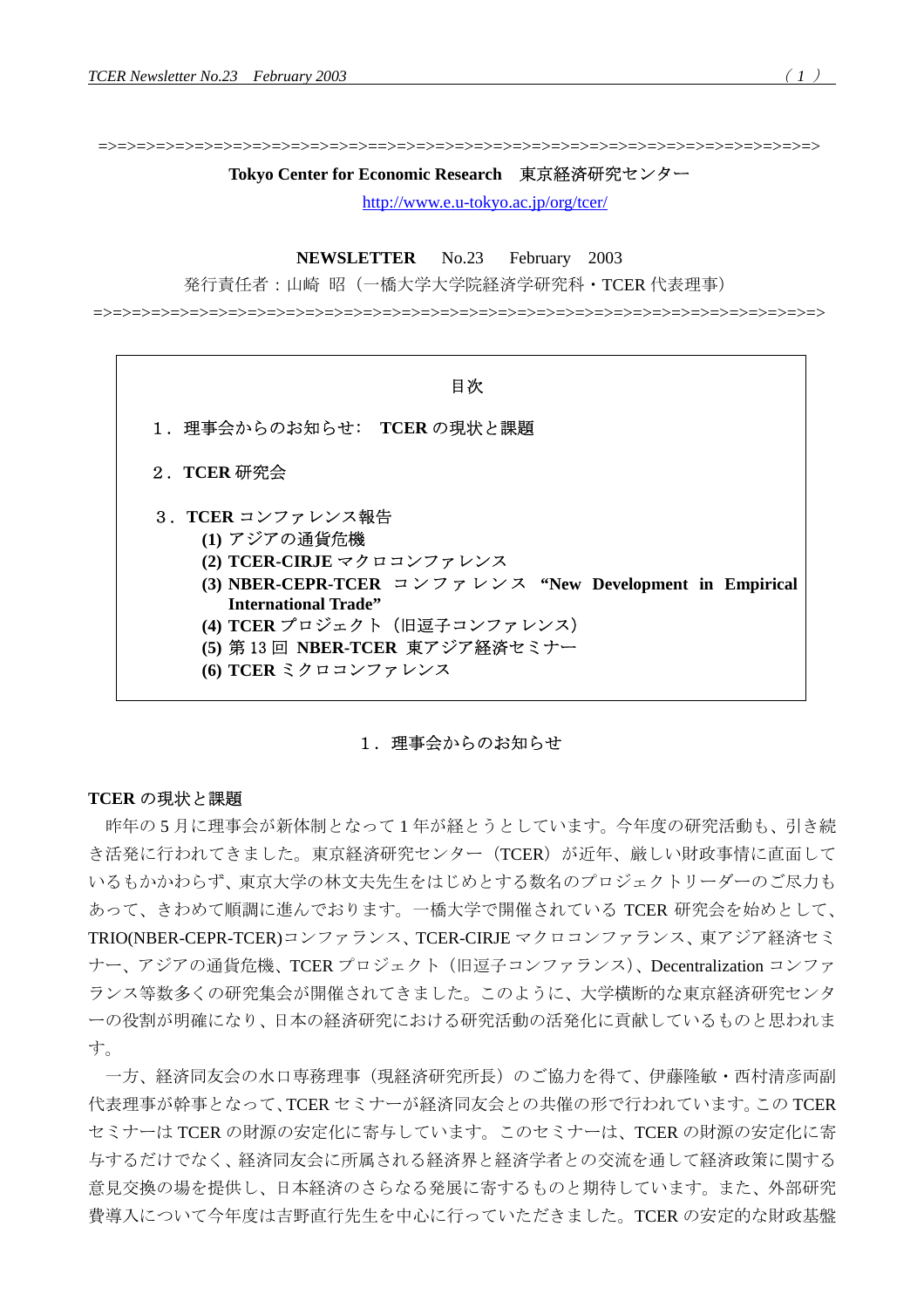を築くためには、さらなる安定した資金導入の道を探る必要があります。会員のご協力を今後とも よろしくお願い申し上げます。(山崎昭・小川英治)

## 2**.TCER** 研究会

2002 年度の TCER 研究会は一橋大学にて行われました。8 月以降のスケジュールを掲載します。 (敬称略。)

2002年 10月 15日 (木) 大湾秀雄 (Washington University)

"Team Incentives and Worker Heterogeneity: An Empirical Analysis of the Impact of Teams on Productivity and Participation"

 $2002 \nleftrightarrow 10 \nleftrightarrow 18 \nleftrightarrow (\nleftrightarrow)$  Paul Beaudry (University of British Columbia) "News, stock prices and economic fluctuations" ( joint with Franck Portier)

 $2002 \ncong 10 \ncong 22 \ncong (\ncong)$  Hong Hwang (National Taiwan University) "Production Function and Optimal Trade Policy in Vertically Related Markets"

2002年11月5日 (火)元橋一之(一橋大学イノベーション研究センター) 「企業の情報化とパフォーマンスに関するミクロデータを用いた実証研究」

2002 年 11 月 12 日(火)市野泰和(甲南大学) "Lobbying for Administered Protection"

2002年11月28日(木)伊藤隆敏(東京大学)·原田喜美枝(大東文化大学) "Market Evaluations of Banking Fragility in Japan"

2002 年 12 月 3 日 (火) 久保克行(一橋大学経済研究所)・宮本光晴(専修大学)

"The Effect of Performance-related Pay on Employees' Motivation in Japanese Firms: A study from the Viewpoint of Psychological Contract"

2002 年 12 月 17 日(火)宇都宮浄人(一橋大学経済研究所) "An Analysis of the Employee Stock Options in Japan"

2003 年 1 月 14 日 (火) Christina Ahmadiian (Graduate School of International Corporate Strategy National Center of Sciences, Hitotsubashi University)

"A Clash of Capitalisms: Foreign Shareholders and Corporate Restructuring in 1990s Japan"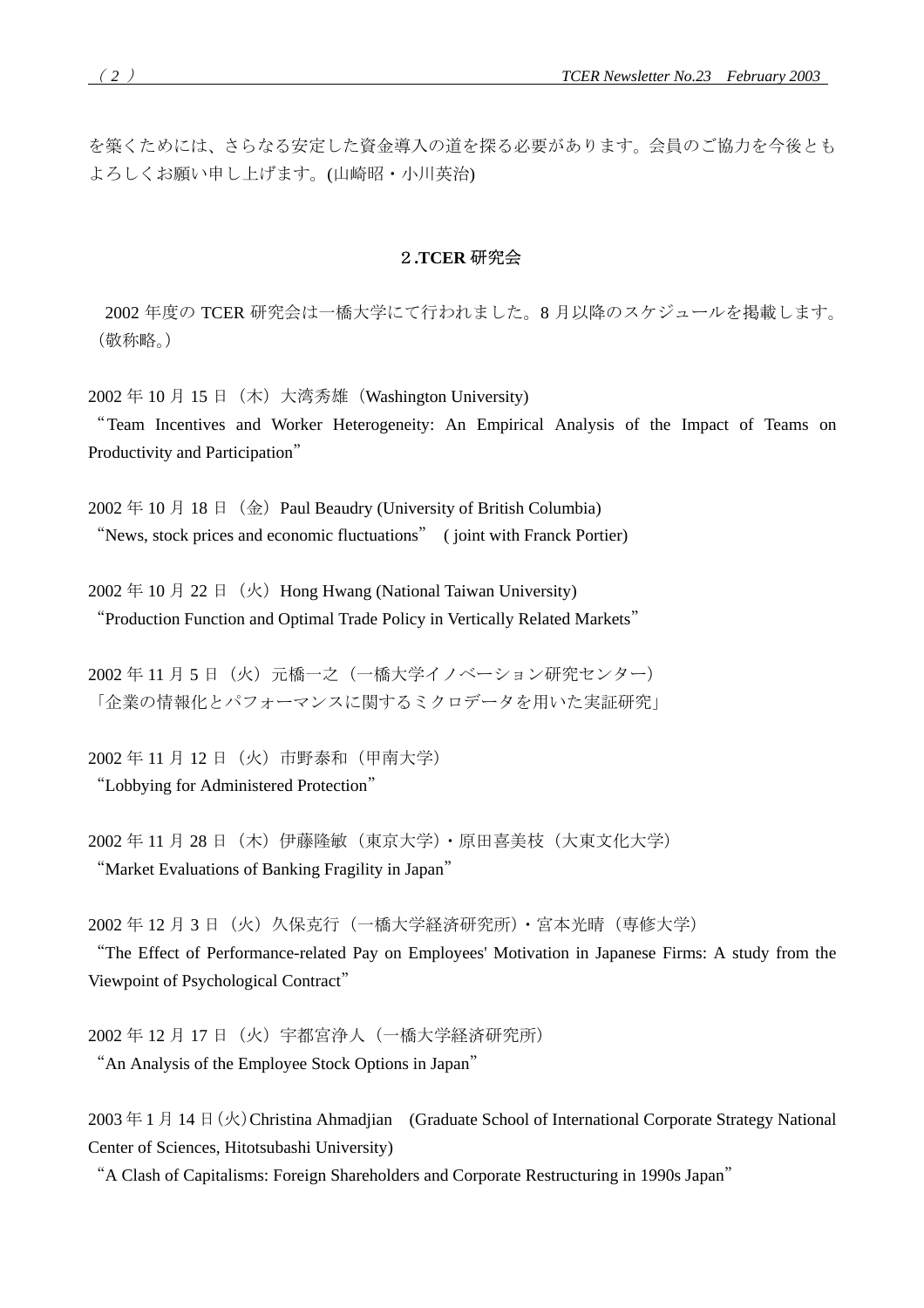2003 年 1 月 29 日(水)松島 斉 (東京大学経済学研究科)

"Honesty-Proof Implementation"

#### 3.TCER コンファレンス報告

### (**1**)**TCER** コンファレンス「アジアの通貨危機」

TCER では昨年度から、ワシントン大学や台湾国立大学などアジア各国の大学と共同で、アジア 通貨危機およびそれに関連したトピックスに関するコンファレンス・シリーズを共催している。こ のコンファレンス・シリーズでは、海外の研究者と積極的に交流をはかることを通じて、国際金融 の諸問題を理論的・実証的に分析し、危機の再発を防止するのに役立つ国際金融制度の設計を行う ことを目標としている。アジア通貨危機に代表されるように、90 年代以降、国際金融市場において しばしば深刻な危機が発生した。このため、危機の再発を防ぐための新しい国際金融システムの制 度設計は急務であるといえる。

昨年は、主催という形で東京大学山上会館にて 2001 年 7 月 17-18 日にかけてコンファレンスは行 われた。本年度の主催は台湾国立大学で、「アジアの通貨危機 IV: 回復への道」(Asian Crisis IV: Road to the Recovery)をテーマに、2002 年 7 月 24-25 日、台北の台湾国立大学で実施された。本 年度は、TCERからの支出はゼロであったが、TCERの研究員およびその関係者として、以下 の方々が派遣された(費用は、科学研究費などで別途負担)。

派遣メンバー一覧:

伊藤隆敏(東京大学)、小川英治(一橋大学)、木村福成(慶応大学)、高阪章(大阪大学)、渋谷浩 (小樽商科大学)、武田文子(横浜市立大学)、橋本優子(慶応大学)、福田慎一(東京大学)

#### **(2)** 第4回 **TCER-CIRJE** マクロコンファレンス

TCER は 1999 年から東京大学大学院経済学研究科付属日本経済国際共同研究センター(CIRJE) と共催で、日本のマクロ経済の実証研究をテーマとするコンファレンスを開催している。第 4 回に あたる今年度のコンファレンスは 2002年9月 28日(土)、京都市勧業会館(京都みやこめっせ)で 開催され、26 名の参加者を得た。幹事 3 名(林文夫〔東京大学〕、チャールズ・ホリオカ〔大阪大 学〕、有賀健〔京都大学〕)の協議により、応募論文のなかから6本を選んだ。今年度は、最初の2 本を大学院生セッションとして、やや時間を短くし、全体で 6 本の発表を組んだ。これも例年通り、 発表の時間よりも討論の時間を大きくとるスタイルをとったが、例年にも増して活発な議論が展開 された。4 回のコンファレンスを経て、時間の大半を討論に割くスタイルが参加者にも定着したと いえよう。論文のテーマは消費、財政政策、投資、金融と様々であったが、いずれも優れて現実的 な問題意識にたち、しかも理論、データ構築、分析手法などの側面で工夫や特長を持つ興味深い論 文であった。また、今年度も昨年に続き、多くの大学以外の研究者・女性研究者の参加を得た。2003 年度は東京で開催の 予 定 で あ る 。( な お 議 事 録や当 日 の 写 真 を <http://www.kier.kyoto-u.ac.jp/~ariga/index.htm></u>で公開しています)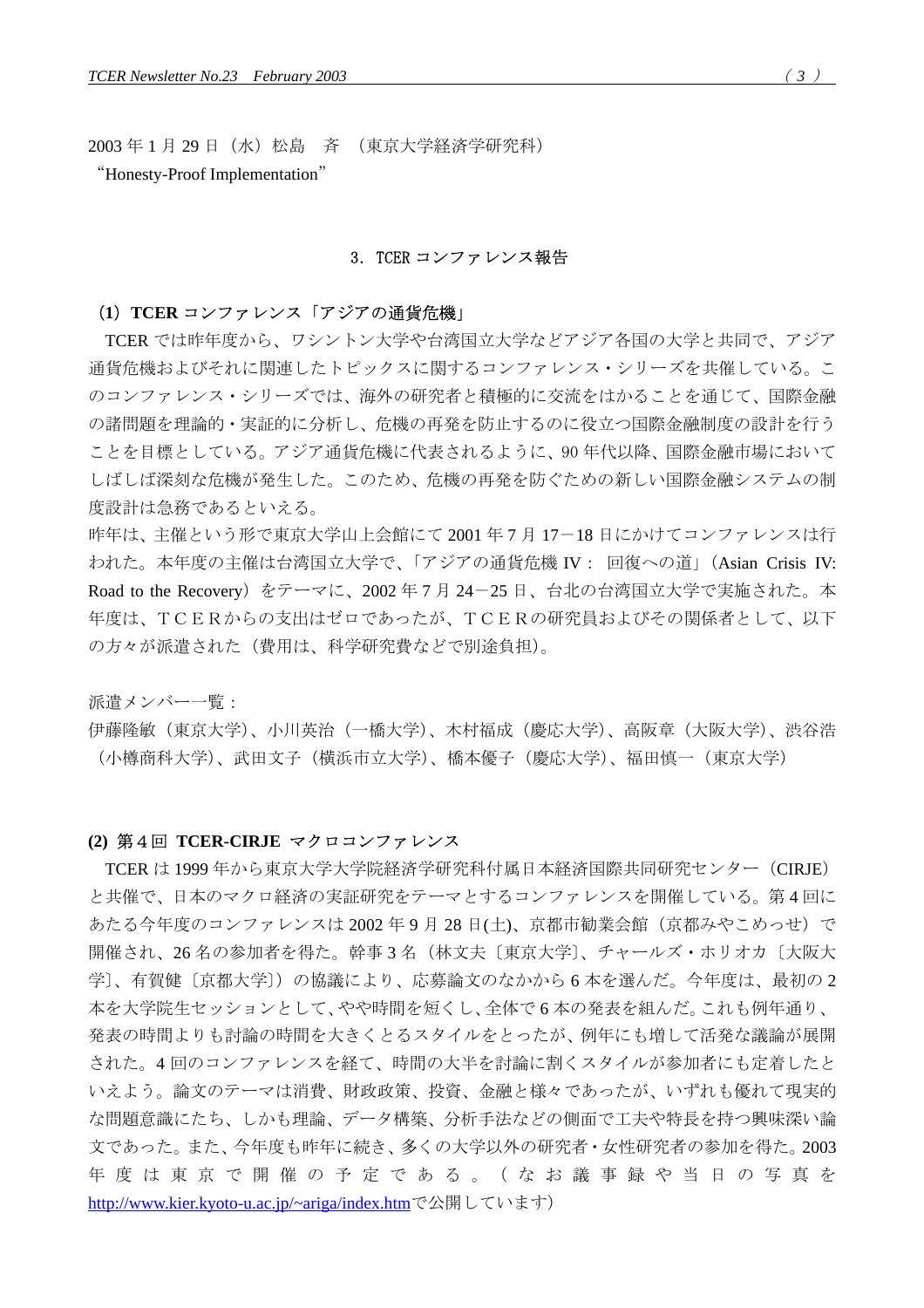第 4 回コンファレンスのプログラム

各セッションのフォーマット:

- (1)-(2) 発表者 15 分、討論者 15 分、残り時間は一般討論
- (3)-(6) 発表者 20 分、討論者 20 分、残り時間は一般討論

大学院生セッション

- $(1)$  9:30  $-10:20$
- 山田 憲 (大阪大学大学院経済学研究科)

Intra-family Transfers in Japan: Intergenerational Co-residence, Distance, and Contact 討論者 林 文夫 (東京大学大学院経済学研究科)

 $(2)$  10:20  $-11:10$ 

大久保 正勝 (一橋大学大学院経済学研究科)

Intertemporal Substitution and Consumer Durables: An Analysis based on Japanese Data 討論者 宮尾 龍蔵 (神戸大学経済経営研究所)

 $11:10-20$  coffee break

一般セッション

 $(3)$  11:20  $-12:30$ 

清水谷 諭・堀 雅博(内閣府)

Helicopter Drops of Money: Assessing an Unusual Experiment in Japanese Fiscal Policy 討論者 チャールズ・ユウジ・ホリオカ (大阪大学社会経済研究所)

昼食 12:30-13:20

 $(4)$  13:20  $-14:30$ 

永幡 崇・関根 敏隆 (日本銀行) 設備投資、金融政策、資産価格 ー個別企業データを用いた実証分析ー 討論者 小川 一夫 (大阪大学社会経済研究所)

 $14:30-14:40$  coffee break

 $(5)$  14:40-15:50 細野 薫・櫻川昌哉 (名古屋市立大学経済学部) Soft Budget Problem in the Japanese Credit Market 討論者 小林慶一郎 (産業経済研究所)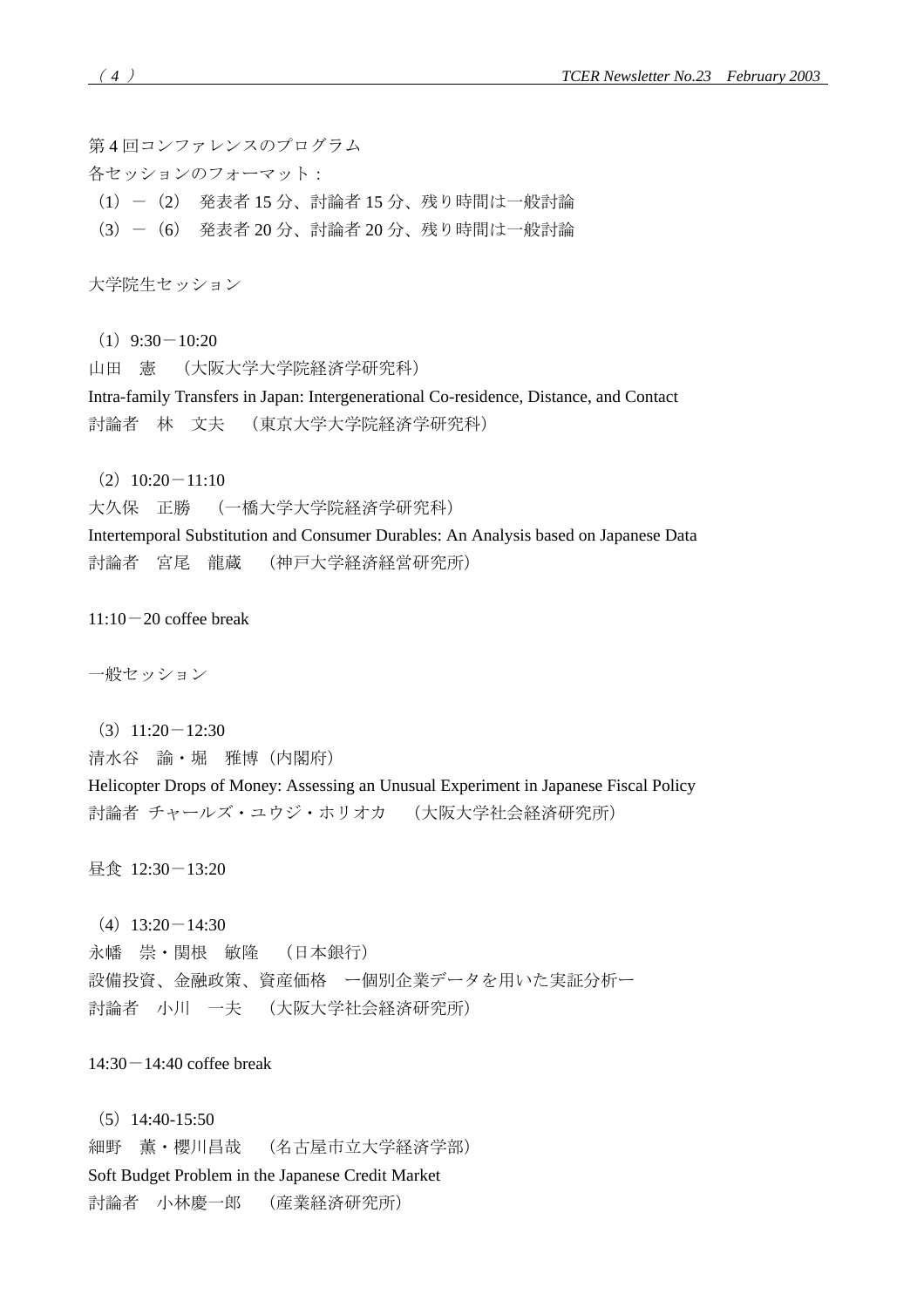# $(6)$  15:50 $-17:00$

堀 敬一(立命館大学経済学部)・小佐野 広 (京都大学経済研究所) Financial Relations between Banks and Firms: New Evidence from Japanese Data 討論者胥 鵬(しょ ほう;XU,Peng)(法政大学経済学部)

6:00 頃 Group Dinner

出席者

祝迫得夫(一橋)大久保正勝(筑波)大野正智(福島大)大山昌子(一橋)小川一夫(大阪)小佐 野広(京都)小林慶一郎(経済産業研究所)斉藤誠(一橋)櫻川昌哉(名古屋市大)櫻川幸恵(跡 見学園女子大学)清水谷諭(内閣府・経済社会総合研究所)胥鵬(法政)関根敏隆(日本銀行)田 村晶子(法政)永幡崇(日本銀行)橋本優子(慶應)細野薫(名古屋市大)堀敬一(立命館)堀雅 博(内閣府・経済社会総合研究所)宮尾龍蔵(神戸大)森剛志(京都大院生)山田憲(大阪大院生) 塩路悦朗(横浜国大)林文夫(東大)チャールズ・ユウジ・ホリオカ(大阪)有賀健(京都)

# (**3**)**15th ANNUAL TRIO CONFERENCE "New Development in Empirical International Trade"**

TCER が米国の NBER、ヨーロッパの CEPR と毎年共催している第 15 回目の TRIO コンフェレン スは 12 月の 10 日及び 11 日に東京(国際文化会館)で行われた。本年から、経済産業研究所(RIETI) が共催に加わることになった。今年のテーマは実証国際貿易であり、以下のようなテーマにつき研 究論文が提出され、討議をした。

(1)国内の地理と国際貿易の相互関係

(2)企業レベルの輸出、直接投資の決定要因

(3)日本の貿易構造

日本と米国から3本、欧州から2本、合計で8本の論文が提出された。経済産業研究所、日本銀行 のエコノミストを含めて、合計で 27 名が参加し、活発な議論がなされた。なお、NBER から申し 入れに答えて、今回のコンフェレンス論文は改訂後に NBER の Working paper となることになった。

#### プログラム

Organizers: David Weinstein, Columbia University and NBER、Takeo Hoshi, University of California, San Diego, TCER and RIETI、Sadao Nagaoka, Hitotsubashi University and TCER and Kyoji Fukao, Hitotsubashi University, TCER and RIETI

International House of Japan Tokyo, Japan

December 10 - 11, 2002

#### **TUESDAY, DECEMBER 10:**

**9:20 AM** Welcome, Organizers

**Chair:** Takeo Hoshi, University of California, San Diego, TCER and RIETI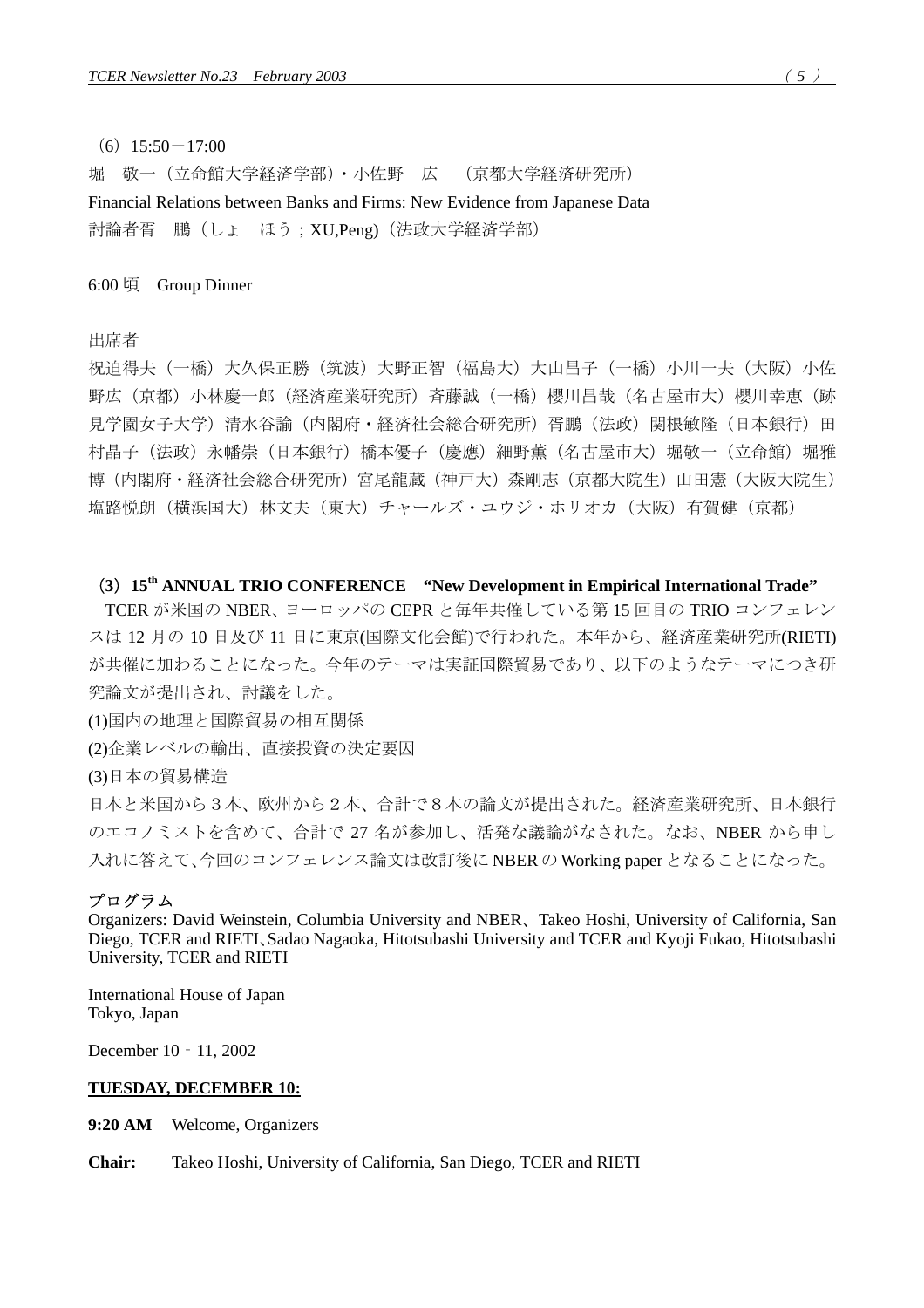**9:30 AM** STEPHEN REDDING and ANTHONY J. VENABLES, London School of Economics and **CEPR** 

*Explaining Cross-country Export Performance: International Linkages and Internal Geography* 

**Discussants**  SHUMPEI TAKEMORI, Keio University and TCER PETER DEBAERE, University of Texas

**10:30 AM** Break

**11:00 AM** DAVID WEINSTEIN and DONALD DAVIS, Columbia University and NBER *Trade Theory and Firm-Level Exports: An Empirical Assessment*

> Discussants MOTOSHIGE ITO, University of Tokyo and TCER STEPHEN REDDING, London School of Economics and CEPR

- **12:00 PM** Lunch
- **Chair:** David Weinstein, Columbia University and NBER
- **1:20 PM** KYOJI FUKAO, Hitotsubashi University, TCER and RIETI HIKARU ISHIDO, Institute of Developing Economies KEIKO ITO, ICSEAD  *Vertical Intra-Industry Trade and Foreign Direct Investment in East Asia*

Discussants SHUJIRO URATA, Waseda University, TCER and RIETI JAMES HARRIGAN, Federal Reserve Bank of New York and NBER

**2:20 PM** JAMES HARRIGAN, Federal Reserve Bank of New York and NBER  *Japan's International Trade: Is it Still Different?* 

> Discussants RYUHEI WAKASUGI, Yokohama National University and TCER EIICHI TOMIURA, Kobe University

- **3:20 PM** Break
- **Chair:** Sadao Nagaoka, Hitotsubashi University and TCER
- **3:50 PM** EIICHI TOMIURA, Kobe University  *Changing Economic Geography and Import Penetration in Japan*

Discussants PETER DEBAERE, University of Texas JOHN RIES, University of British Columbia

**4:50 PM** JOHN RIES and KEITH HEAD, University of British Columbia *FDI versus Exports: A Test of the Selection Hypothesis* 

> Discussants JOTA ISHIKAWA, Hitotsubashi University and TCER KYOJI FUKAO, Hitotsubashi University, TCER and RIETI

# **WEDNESDAY, DECEMBER 11:**

**Chair:** Kyoji Fukao, Hitotsubashi University, TCER and RIETI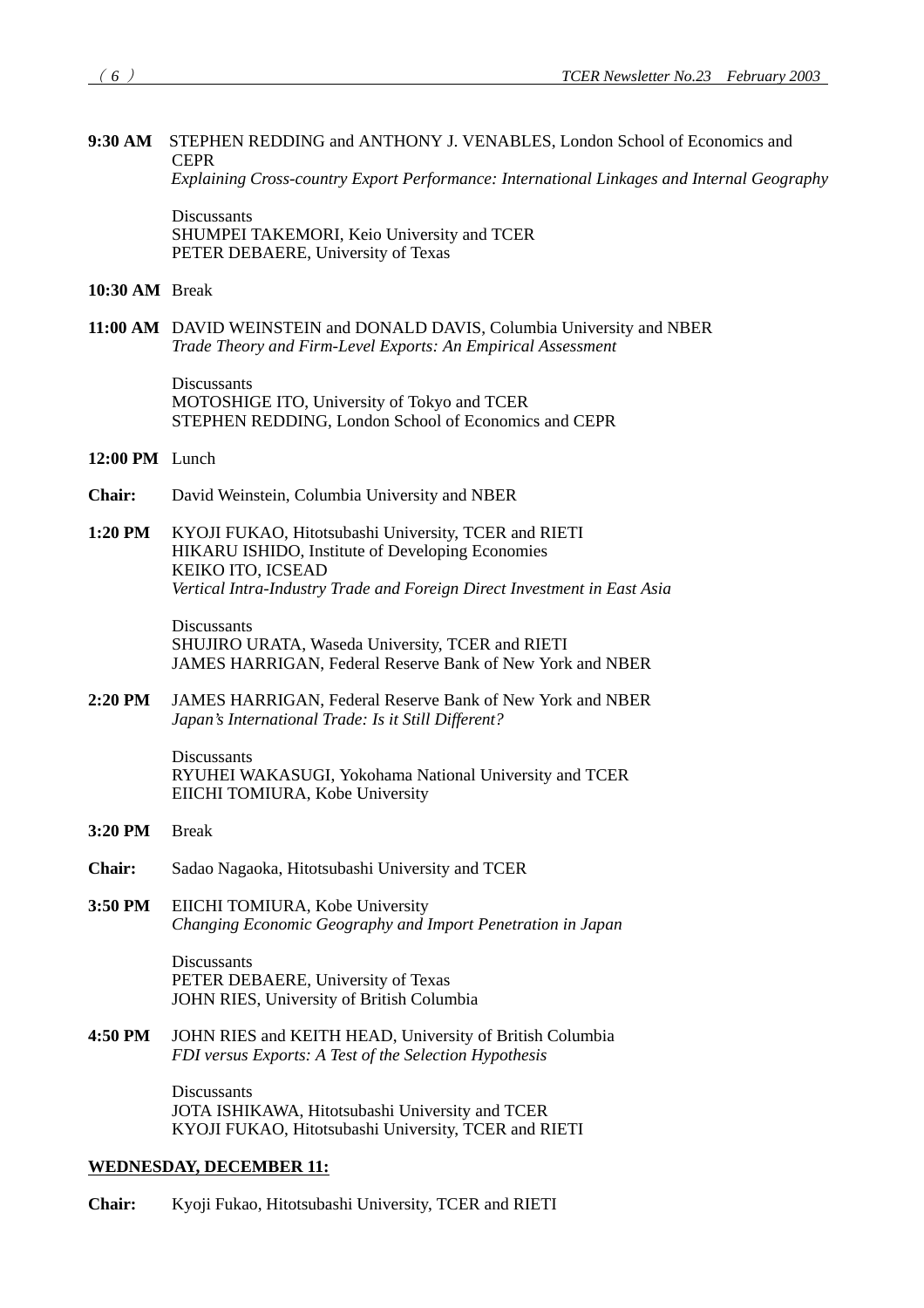## **9:30 AM** SIMON EVENETT, World Trade Institute and CEPR *Do All Networks Facilitate International Commerce?: US Law Firms and the International Market for Corporate Control*

Discussants TAKEO HOSHI, University of California, San Diego, TCER and RIETI SADAO NAGAOKA, Hitotsubashi University and TCER

**10:30 AM** Break

**10:45 AM** FUKUNARI KIMURA, Keio University and TCER TAKAMUNE FUJII, Aichi University *Globalizing Activities and the Rate of Survival: Panel Data Analysis on Japanese Firms* 

> Discussants LAIXUN ZHAO, Hokkaido University DAVID WEINSTEIN, Columbia University and NBER

**12:00 PM** Lunch

**1:00 PM** Adjourn

# **(4) TCER** プロジェクト(旧逗子コンファレンス)

通貨制度研究会(代表:福田慎一・小川英治)の主催により、今年度は 2 回の研究集会を計画し ました。第1回は平成14年7月26日(金)に台北のシェラトンホテルにおいて開催されました。 また、第2回は平成 15 年 3 月 15 日(土)・16 日(日)に鹿児島市の鹿児島県市町村自治会館において 開催される予定です。

これらのプログラムは以下のとおりです。

(1) 第1回(平成 14 年 7 月 26 日(金))

第1セッション 座長:伊藤隆敏(東京大学)

 $9:30-10:45$ 

"Shocking Aspects of East Asian Monetary Integration: An Optimum Currency Area Approach" 報告者:佐藤清隆(国際東アジア研究センター)

コメンテイター:小川英治(一橋大学)・橋本優子(慶應義塾大学)

 $11:00-12:15$ 

"Exchange Rate Pass-Through in East Asian Manufacturing" 報告者:武田史子(横浜市立大学) コメンテイター:高阪章(大阪大学)・佐藤清隆(国際東アジア研究センター) 第2セッション 座長:小川英治(一橋大学)

 $13:30-14:45$ 

"Consumption, home bias in preference, and the effects of a yen depreciation on Asia"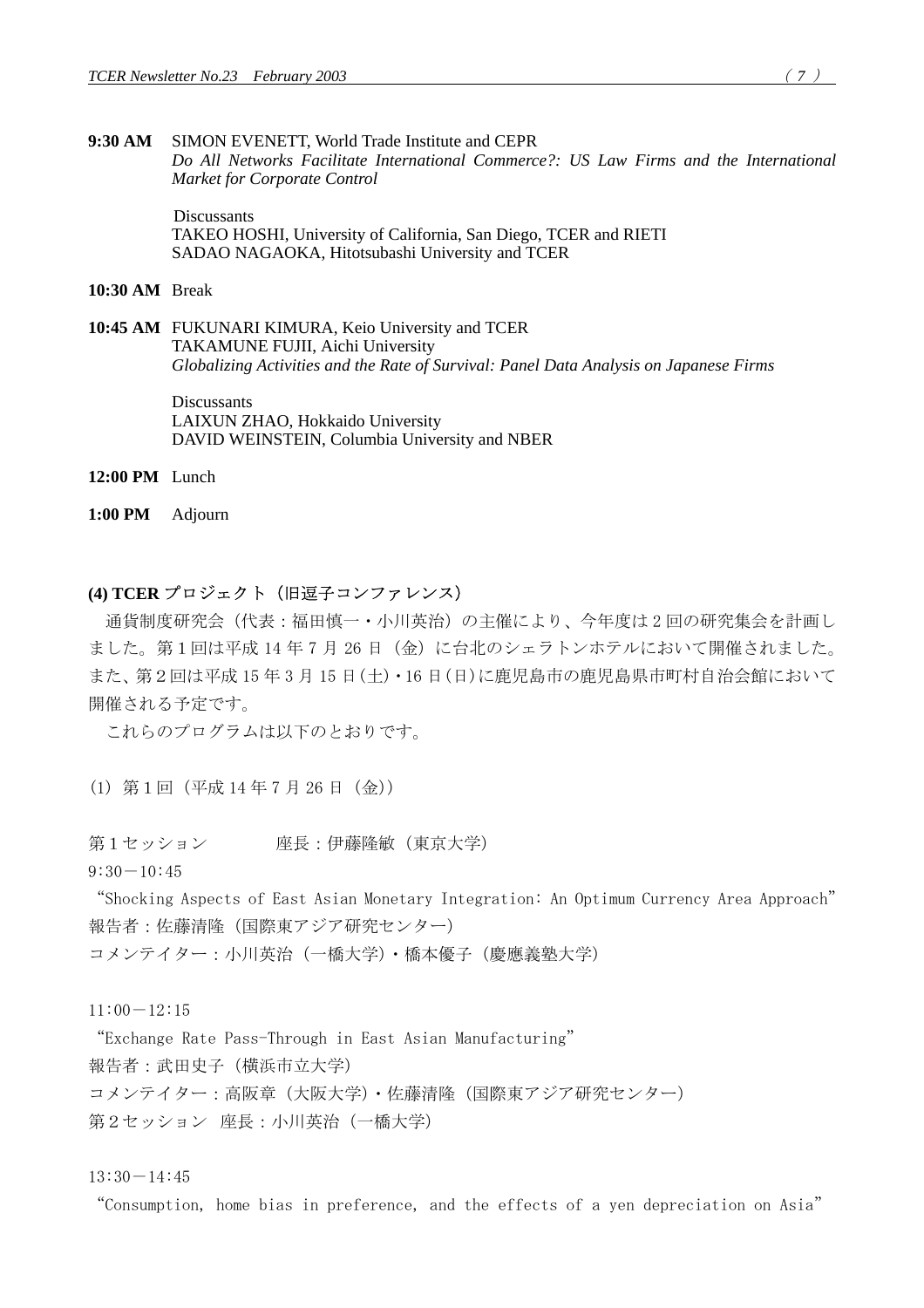報告者:塩路悦朗(横浜国立大学)

コメンテイター:渋谷浩(小樽商科大学)・武田史子(横浜市立大学)

 $15:00-16:15$ 

「アジア通貨危機とガバナンス構造」 報告者:花崎正晴(一橋大学) コメンテイター:福田慎一(東京大学)

(2) 第 2 回(平成 15 年 3 月 15 日(土)・16 日(日))

第1セッション 座長: 小川英治(一橋大学) 3 月 15 日(土)  $13:30-14:30$ 「新宮沢構想の効果に関するアジア各国の計量分析」 報告者:藤丸麻紀(和洋女子大学) コメンテイター:小川英治(一橋大学)

 $14:40-15:40$ 

"The Impact of Japanese Economic Cooperation on Asian Economic Developments" 報告者:川崎研一(内閣府) コメンテイター:福田慎一(東京大学)

 $16:00-17:00$ 「マクロショックと株価の国際的連動」 報告者:大野早苗(高千穂大学) コメンテイター:塩路悦朗(横浜国立大学)

第2セッション 座長: 福田慎一(東京大学) 3月16日(日)  $9:00-10:00$ 「為替相場のボラティリティと国際貿易-ASEAN諸国のケース-」 報告者:熊本方雄(東京経済大学) コメンテイター:武田史子(横浜市立大学)

 $10:10-11:10$ 

"Why Has Income Inequality in Thailand Increased? An Analysis Using1975-1998 Surveys" 報告者:本西泰三(長崎大学)

コメンテイター:奥村綱雄(横浜国立大学)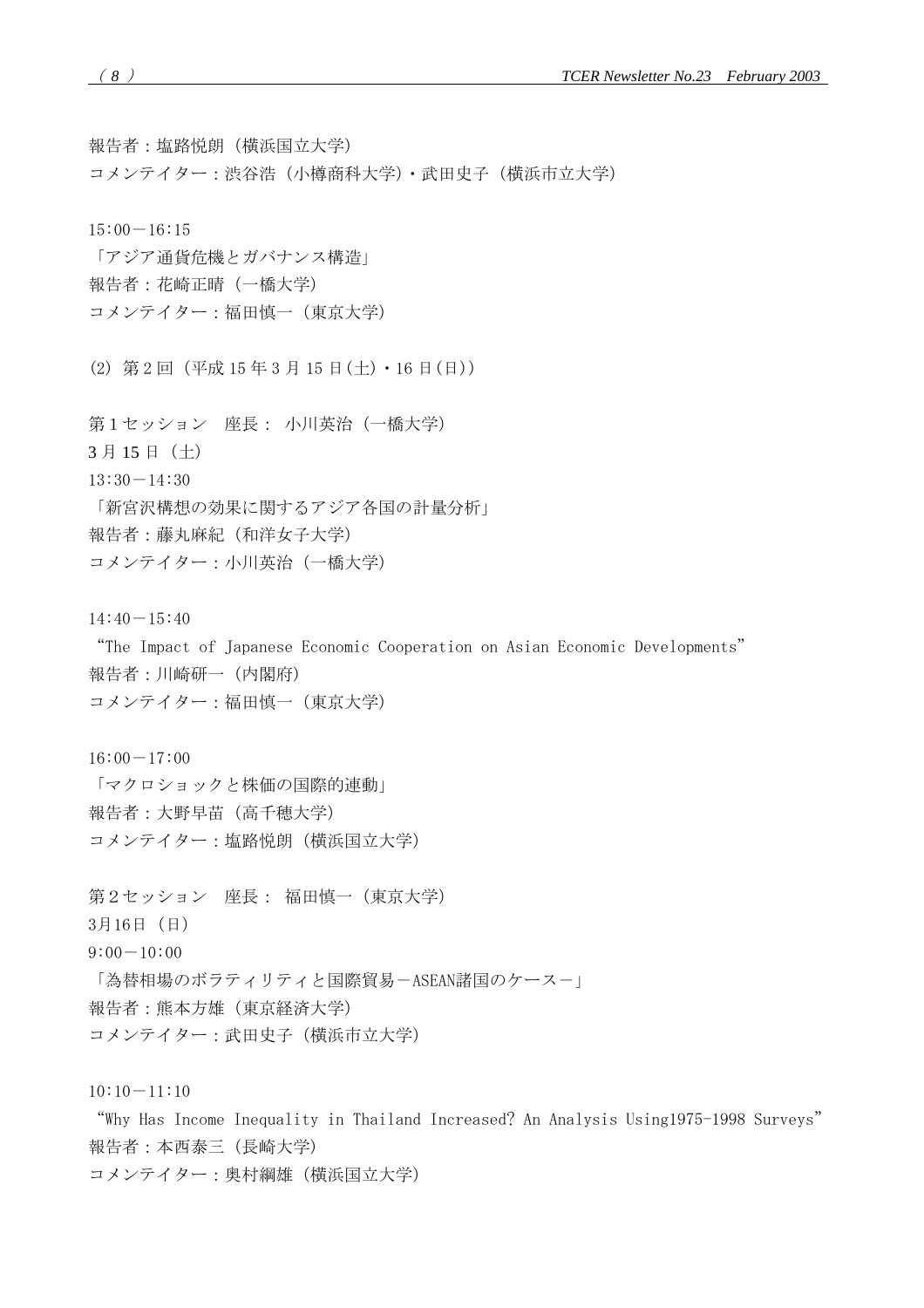# (5)第 13 回 NBER-TCER 東アジア経済セミナー

第13回目にあたる2002年はProductivity をテーマとし、オーストラリアのProductivity Commission をホストとして 6 月 20-22 日にオーストラリアのメルボルンで開催された。オーガナイザーは伊 藤隆敏(東京大学)と Andrew Rose 教授(カリフォルニア大学バークレー校)であった。共催者の 一つである TECR 側の担当者は深尾京司(一橋大学)が務めた。日本からは他に宮川努(学習院大 学)、河井啓希(慶応大学)、伊藤恵子(国際東アジア研究センター)が参加した。報告論文の多く は The University of Chicago Press から出版される本"Productivity East Asia Seminar on Economics Volume 13"に収録される予定であり、改訂中の草稿は <http://www.nber.org/books/ease13/>からダウンロ ードすることができる。第 14 回は 2003 年 6 月に台北で開催される予定である。

#### (**6**)**TCER** ミクロコンファレンス

今年度のTCERミクロコンファレンスはディセントラライゼーションコンファレンスと共催の形 式で、10月12日(土)に広島大学経済学部(東広島キャンパス)にて行われた。

午前中は、途中のコーヒーブレイク(10 分)を含めて 10 時 30 分から 12 時 20 分まで、2 つのパ ラレルセッションにおいてそれぞれ 2 つの発表がなされた。報告時間は質疑を含めて 50 分であっ た。午後のセッションはコーヒーブレイク(15 分)を含めて 13 時 30 分から 16 時 15 分まで行われ、 これも各パラレルセッションにおいて 3 つの発表がなされた。さらにその後、16 時 30 分から 17 時 30 分まで大阪大学の梶井厚志教授の招待講演が行われた。総参加者数は約 50 名で、各セッショ ンとも活発な質疑が行われ、有意義なコンファレンスとなった。

プログラム委員及び発表論文タイトルの一覧は下記の通りである。

○プログラム委員

伊藤秀史(一橋大学)、大河内治(広島大学)、岡田章(京都大学)、小川英治(一橋大学)、久本久 男(神戸大学)、松井彰彦(東京大学)、関口格(京都大学)

○招待講演(座長 今井晴雄(京都大学)) 講演者:梶井厚志(大阪大学)(共著者 宇井貴志) 講演題名: "A Unified Approach for Global Games, Purification, and Quantal Response Equilibria"

○一般発表 午前Aセッション(座長 久本久男(神戸大学)) 発表者:入谷純(神戸大学)(共著者 宮川敏冶) 論文題名:"Theory of Approximation"

発表者:伊東多聞(筑波大学システム情報工学研究科)(共著者 金子守・大澤裕一) 論文題名: "Comparative Statics in Rental Housing Markets with Indivisibilities"